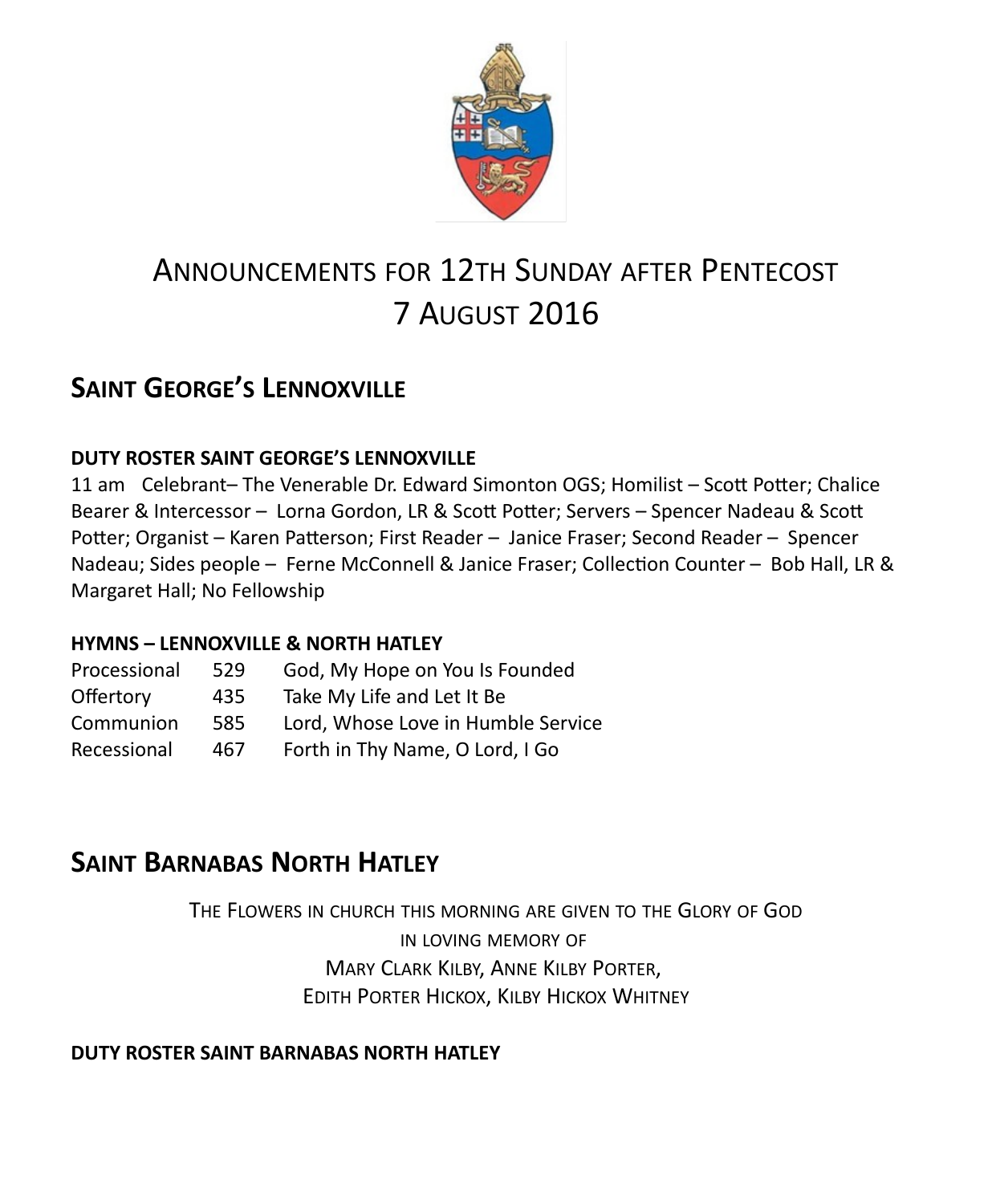9 am Celebrant – The Venerable Dr. Edward Simonton OGS; Eucharist Assistant & Homilist – Scott Potter; First Reader – Page Dame; Second Reader – Beverly Dame; Sides person – ?; Prayers of the People – Page Dame; Organist – Louis Brouillette

# ON THIS WEEK

#### **ST FRANCIS MANOR - LENNOXVILLE**

There will be an Eucharist service at the St. Francis Manor on Friday, August 12 at 10 am. All welcome.

#### **FLOWERS FOR THE ALTAR - LENNOXVILLE**

You are encouraged to bring cut flowers from your gardens to put on the altar for Sunday morning. Vases are available. If the flowers are in memory of a loved one, please provide a note with the details. There will not be any flowers from the florist during July and August.

#### **PAR – NORTH HATLEY**

#### *Are you on PAR with your church?*

Pre-Authorized Remittance (PAR) is now available for St-Barnabas Church North Hatley; This helps the church manage contributions, meet is obligations and prepare its annual budget; PAR helps parishioners budget their support of the church just like budgeting household expenses; Monthly contributions are made to the church from the parishioner's bank account or credit card; PAR is a win win for both the church and parishioners. Whatever amount you wish to contribute, please consider using PAR. It is easy, efficient, reduces paperwork and saves time. Please contact Jennifer Madill, the parish secretary, for more information or complete a PAR form located at the back of the church.

#### **CONCERT – SHERBROOKE**

Concert at Plymouth Trinity United Church in Sherbrooke on August 13 at 8 pm Trio baroque avec Pascal-Frédéric St-Yves, Jean-Yves St-Pierre et Jean-Sébastien Dufour. Musique baroque pour flûte à bec et clavecin (aussi flûte traversière, chalumeau et bassoon baroques)

### SERVICES THIS WEEK

| <b>TODAY</b>       | <b>9 AM</b>       | <b>HOLY EUCHARIST</b> | <b>NORTH HATLEY</b> |
|--------------------|-------------------|-----------------------|---------------------|
|                    | $9:15 \text{ AM}$ | <b>MORNING PRAYER</b> | <b>MAGOG</b>        |
|                    | 11 AM             | <b>HOLY EUCHARIST</b> | LENNOXVILLE         |
| <b>NEXT SUNDAY</b> | 9 AM              | <b>MORNING PRAYER</b> | <b>NORTH HATLEY</b> |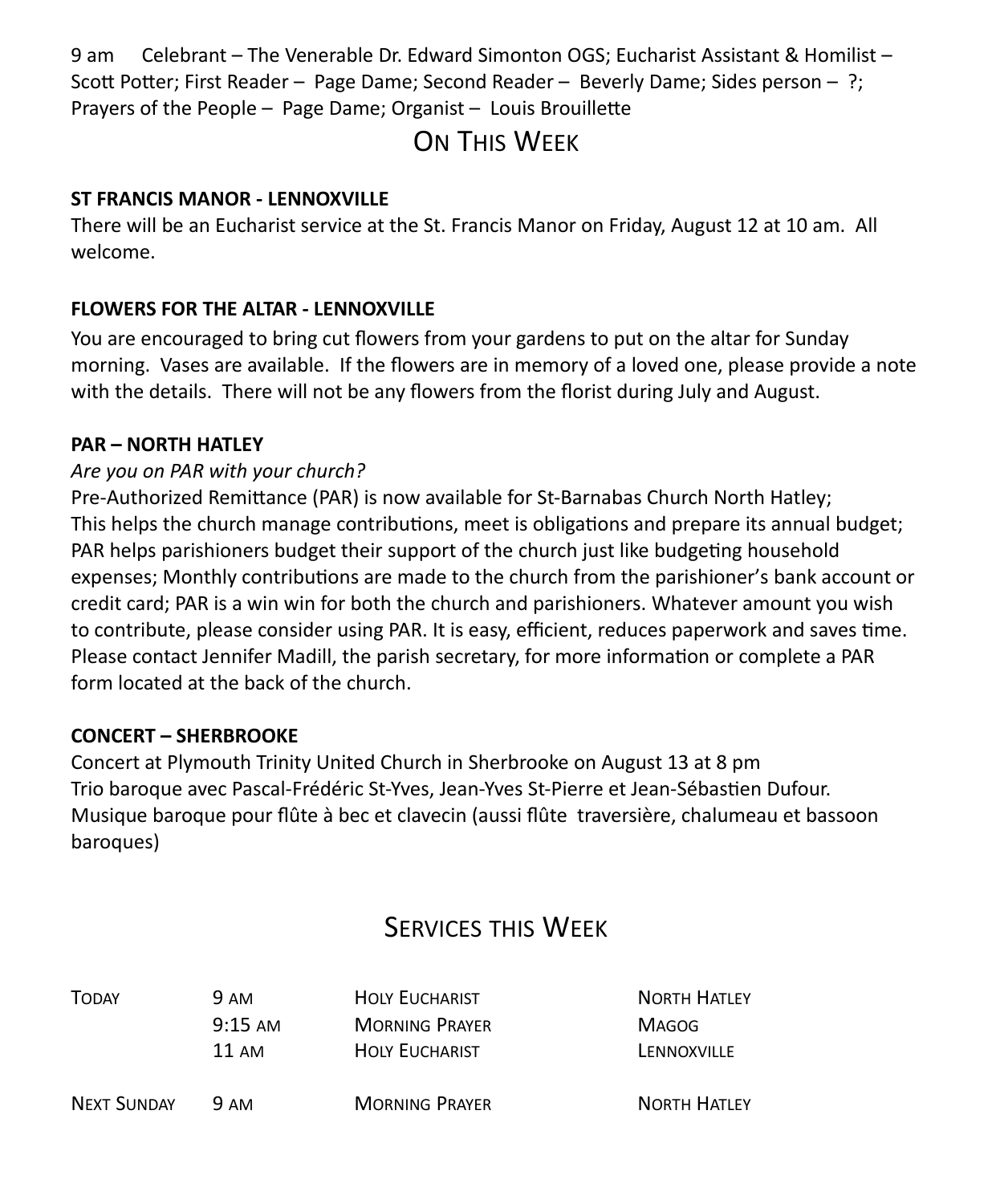| $9:15 \text{ AM}$ | <b>MORNING PRAYER</b>      | AYER'S CLIFF     |
|-------------------|----------------------------|------------------|
| $9:15 \text{ AM}$ | <b>HOLY EUCHARIST</b>      | <b>MAGOG</b>     |
| 11 AM             | <b>SERVICE OF THE WORD</b> | LENNOXVILLE      |
| 11 AM             | <b>MORNING PRAYER</b>      | <b>COATICOOK</b> |

# DEANERY MEETINGS AT ST GEORGE'S LENNOXVILLE

None

### UPCOMING EVENTS

#### **GRACE VILLAGE - HUNTINGVILLE**

There will be an Eucharist service at the Grace Village on Friday, August 19 at 10 am. All welcome.

### **150th ANNIVERSARY CELEBRATION – GEORGEVILLE**

On Sunday, August 28 at 10:00 a.m. at St. George's Anglican Church, 32 ch. Magoon Point, Georgeville. Reception to follow at Murray Memorial Hall, 4680 ch. Georgeville, Georgeville. The Most Rev. Fred Hiltz, Primate of the Anglican Church of Canada will be the celebrant and guest preacher. All are welcome! Information: Ven. Dean E. Ross 819-563-8013

#### **CANCELLED SERVICES – LENNOXVILLE, AYER'S CLIFF, COATICOOK, MAGOG**

The services on Sunday, August 28 will be cancelled so that people may attend the 150<sup>th</sup> Anniversary service at St. George's, Georgeville. See above.

#### **BASEMENT CLEAN-UP – LENNOXVILLE**

The items in the basement of St. George's Lennoxville will be sorted and cleaned up in September. Groups with items stored in the basement (ACW, Parish Guild, Sunday School, Corporation) are asked to sort through their items and clearly mark what is to be kept and what is to be thrown out. A dumpster will be available from September 23 until October 3 for garbage.

#### **DOWNEY MONUMENT RESTORATION**

Cleaning and maintenance of headstones in the cemetery done by hand using gentle brushes to wash them clean. Remove the stains of rain, dust, air pollution as well as lichens and mold. Contact Lewis Downey at 819-575-4399 or email hellewdowney@gmail.com.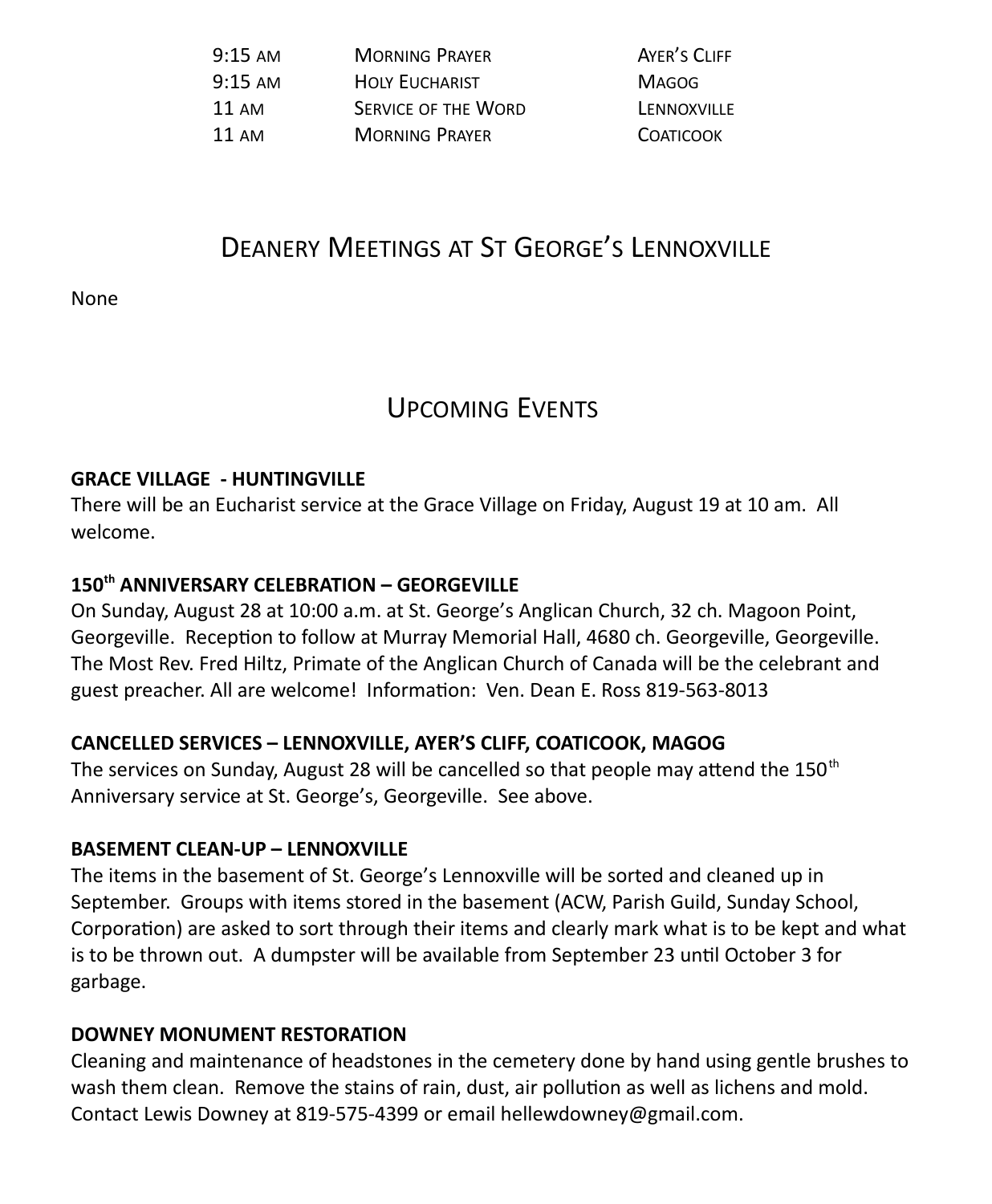### CHURCH CALENDAR

MONDAY SAINT DOMINIC, PRIEST & FRIAR, 1221 TUESDAY **FERIA** WEDNESDAY SAINT LAURENCE, DEACON & MARTYR AT ROME, 258 THURSDAYSAINT CLARE OF ASSISI, ABBESS, 1253 FRIDAY CONSECRATION OF CHARLES INGLIS, FIRST ANGLICAN BISHOP IN CANADA, 1787 SATURDAY JEREMY TAYLOR, BISHOP OF DOWN & CONNOR, SPIRITUAL TEACHER, 1667 SUNDAY 13<sup>TH</sup> SUNDAY AFTER PENTECOST

PLEASE SEND ANY ANNOUNCEMENTS FOR NEXT SUNDAY'S BULLETIN TO THE SECRETARY BY WEDNESDAY EVENING AT: SANDRA.GALLICHON@UBISHOPS.CA OR CALL 819 566 1847.

> NEW MODEL MINISTRY TEAM The Venerable Doctor Edward Simonton OGS - 679 9957 The Rev'd Canon Fred Richardson - 569 5277

SOUTH-EAST DEANERY LAY READERS Beverly Dame, Deanery Lay Reader - 842 1521 Page Dame, Deanery Lay Reader & Pastoral Visitor - 842 1521 Joan Drinkwater, Deanery Lay Reader & Pastoral Visitor - 842 2640 Lorna Gordon, Deanery Lay Reader & Pastoral Visitor - 569 6986 Gabriel Kwenga, Deanery Lay Reader & Pastoral Visitor - 342 3223

SOUTH- EAST PARISH CONTACTS

ST BARNABAS, NORTH HATLEY – Jennifer Madill, Secretary – 842 2697 ST GEORGE'S, AYER'S CLIFF – Greta Nish, Warden - 838 5329 ST STEPHEN'S COATICOOK - Lauraine Denis, Warden – 849 7196 ST JAMES, HATLEY - Charlene Johann, Warden – 838 5473 ST GEORGE'S, LENNOXVILLE - Sandra Gallichon, Secretary - 566 1847 ST BARNABAS, MILBY - Esther Barnett, Vestry Clerk - 837 2261 ST LUKE'S, MAGOG - Linda Comeau, Vestry Clerk - 843 9418

For Further Information about Contacts or Service Times Please visit the Deanery Website: **WWW.DEANERYOFSTFRANCIS.COM**